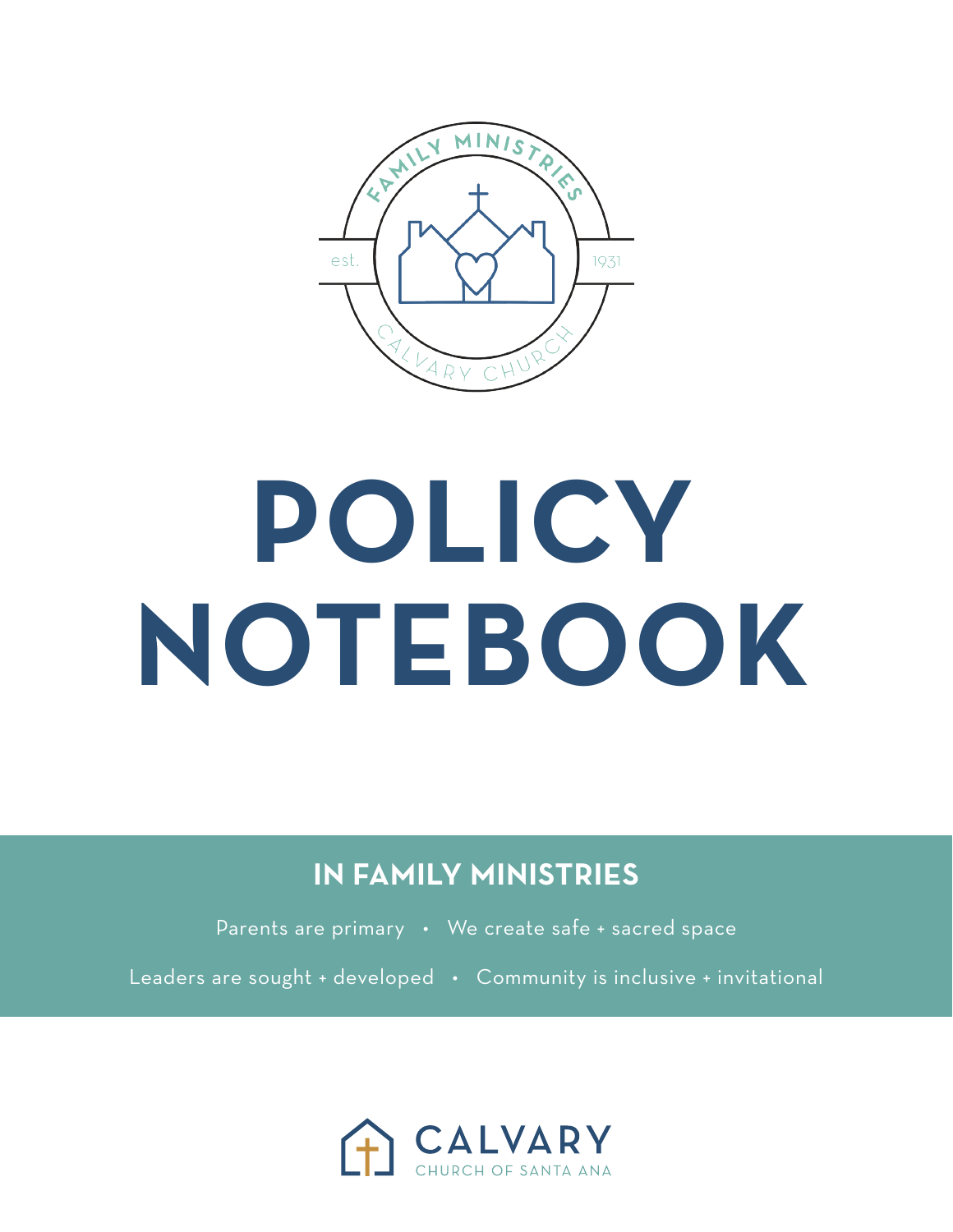### **PARENTS ARE PRIMARY**

Parents are primary when it comes to the spiritual development of students. We believe spiritual development can and should begin from the earliest age with parents as the primary nurturers of their children's faith. So, our team's goal is to INSPIRE, EQUIP, and SUPPORT parents by giving them practical tools to build confidence and become more involved.

Volunteers are encouraged to get to know the parents of the students they serve and find ways to partner with them. All volunteers and ministry leaders are expected to have transparency with their student's parents.

#### **TRANSPARENCY**

Children are a precious gift from God, entrusted to their families for safety, provision, and guidance toward His Kingdom. Calvary Church is committed to being as transparent as possible with families on matters of policy, safety, curriculum, teaching series, events, etc. We do this by keeping our website up to date (including posting this Policy Notebook), making our leadership available, and upholding the highest safety standards. If at any point there is a question about a policy, curriculum, series, event, or anything else, contact a Ministry Leader or the Family Pastor for more information.

#### **OUR PHILOSOPHY ON SEX ED**

We believe that sex education should take place in the context of the family. Children develop sexual awareness and questioning at varying ages. Although many children in our ministry may initiate questions, we feel these discussions should take place in the home.

Older students typically have a focus one time during the year that looks at the Biblical model for sexuality. Any formal teaching about this topic will only take place after parents have been notified.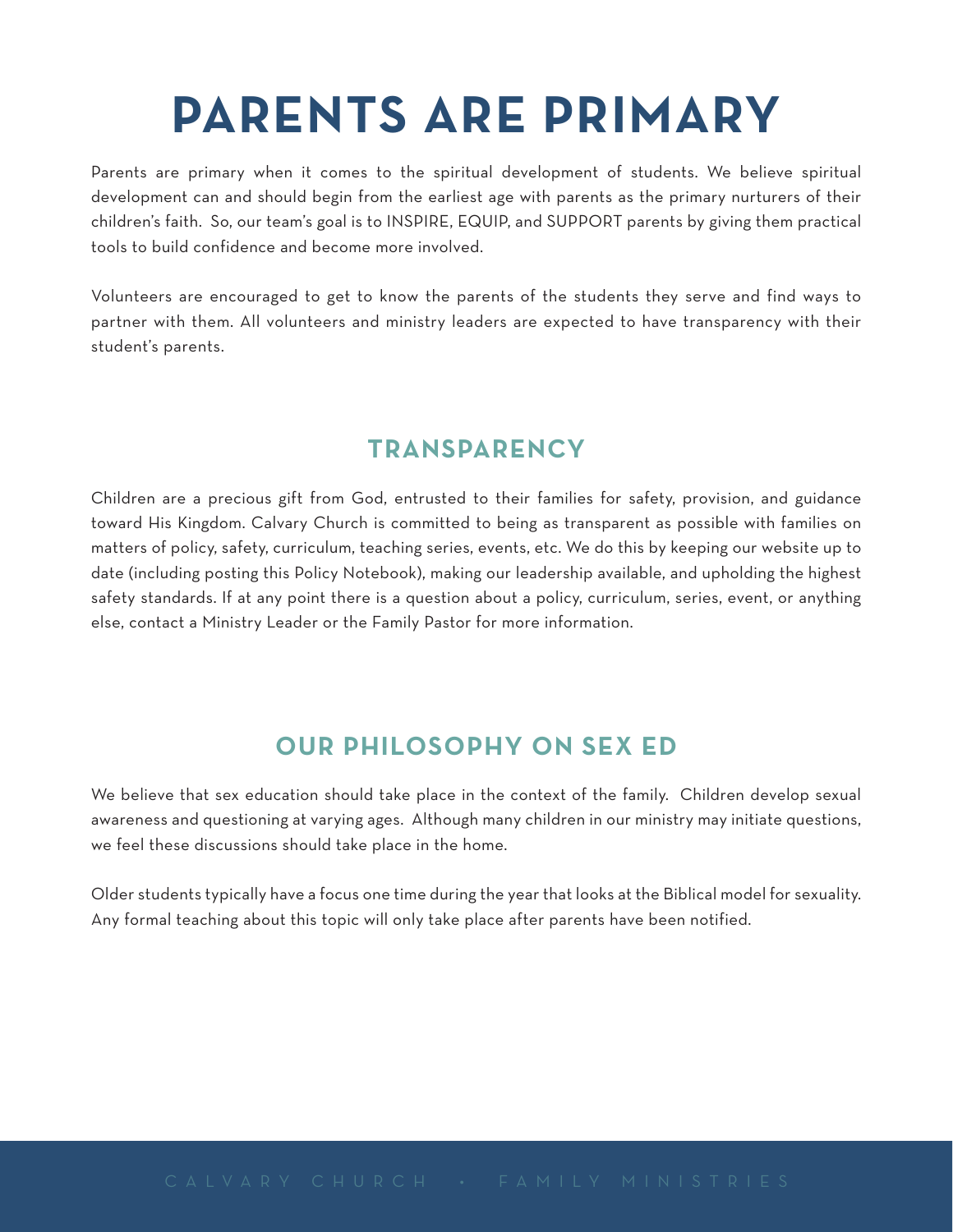### **SAFE & SACRED**

It is children that Jesus points out as the greatest in the Kingdom of God (Matthew 18:1-6). Family Ministries at Calvary Church is a high calling. Caring for students (birth-high school) is truly a sacred honor. We are committed to creating a safe and sacred space for students to experience the Living God, flex their spiritual muscles, and be developed as disciples surrounded by a loving community.

#### **SAFETY POLICIES**

1. Any substantiated accusation of inappropriate behavior with or around minors will result in the volunteer's permanent removal from service with minors at Calvary Church.

2. All adults who wish to volunteer with minors at Calvary Church will complete the volunteer application and onboarding process, which includes a background check, calling of references, volunteer contract, and more. On rare occasion exceptions may be made:

a. When the applicant is well-known to a Calvary staff member or elder who will take responsibility for him or her until the application process is complete.

b. For parents who may be asked to help with a specific situation or substitute on a given Sunday under staff supervision with the understanding that ongoing service requires the parent to go through the volunteer application process.

3. At least one adult will supervise the students and be responsible for the headcount at all times.

#### **4. Adults shall not ever be alone in private with a minor.**

a. At least two volunteers must be present with every group of children.

b. An exception is made for small groups where three students are present.

5. Use proper judgment when having physical contact with a child.

a. Keep all physical contact appropriate for the age group. Touching and/or hugging should be done in the presence of another adult in an open classroom (holding a crying 2-year-old, for example).

b. No tickling.

6. Classroom doors must remain unlocked when activities are occurring. If possible and as appropriate, keep the rooms as open as possible (blinds on windows up/doors open).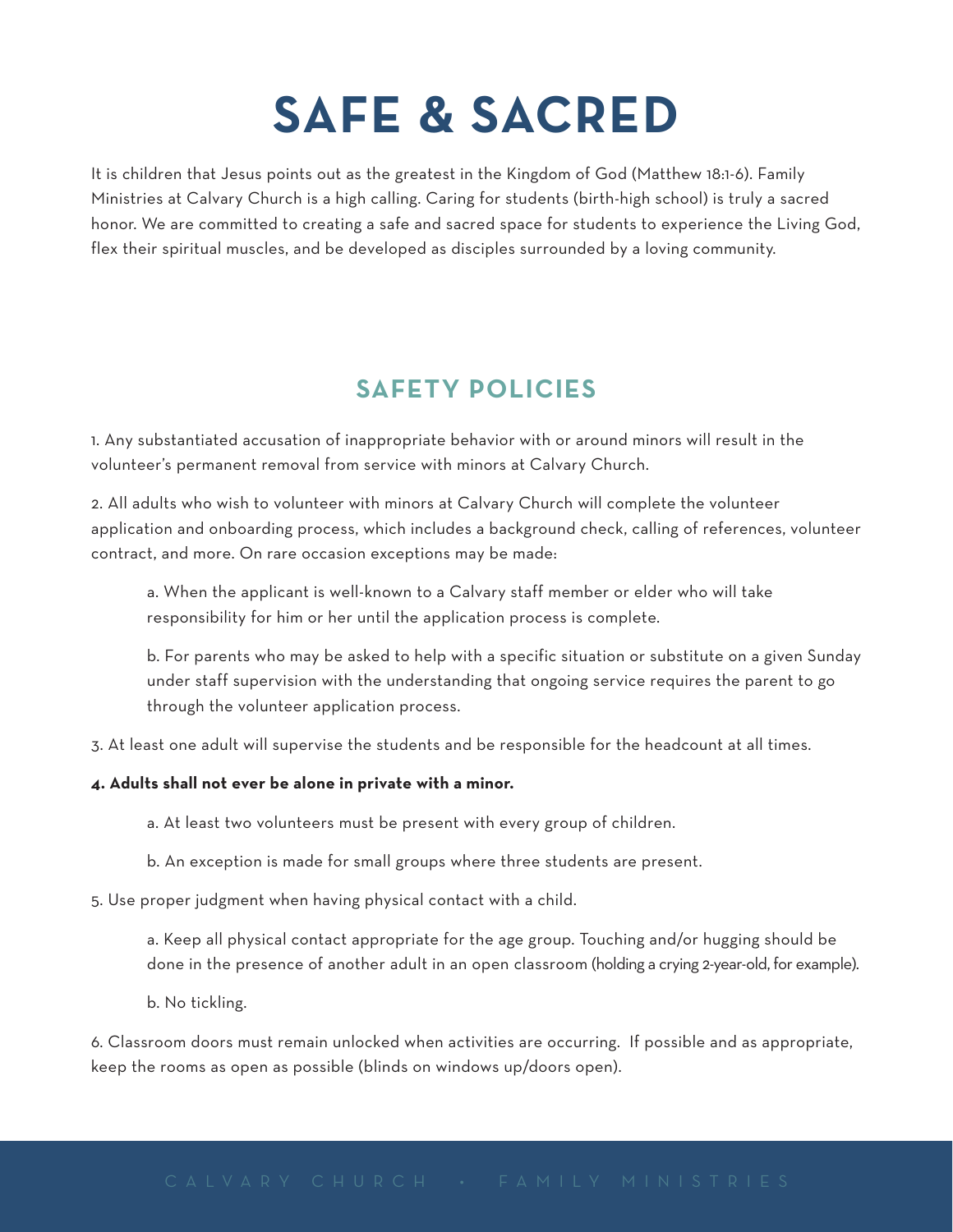#### **SAFETY POLICIES CONT'D**

7. Parents are welcome to observe their student in any ministry with the approval of Calvary staff and provided they limit interactions to their own student.

a. If parents desire to serve on a regular basis in their student's class, they must complete the volunteer onboarding process.

b. All visitors, including parents, must have Ministry Leader approval and wear a name tag.

8. All on campus events that will end after sunset will have at least one additional person to provide security. This includes regular mid-week program as well as any other events (dodgeball, Half-Nighter, etc.).

9. Students birth-5th grade must be signed in and out electronically by an adult or teen (14 years of age or above).

a. During daytime activities this applies to children through 3rd grade.

b. During evening activities this applies to children through 5th grade.

c. Electronic check-in and check-out will be used. Parents for students birth through 5th grade will be issued a security tag for pick up.

10. Volunteers must check-in electronically upon arrival.

11. Volunteers and students under 5th grade must wear name tags including first and last names.

12. Volunteers must be aware of Emergency Procedures (outlined below).

13. Volunteers must know what to do if child abuse is suspected (outlined below).

14. Volunteers should make efforts to pursue spiritual, mental, emotional, and physical health. If a volunteer is sick or needs a break from service, the volunteer is expected to communicate with the Ministry Leader.

15. Background checks can and will be rerun on a regular and as-needed basis.

16. If a former Family Ministries volunteer takes a ministry break of more than six (6) months and desires to serve again, they must reapply (including a background check) and meet with the Family Ministries Pastor prior to serving.

Anyone who works with minors at Calvary Church is subject to supervision and evaluation by the Family Ministries Pastor and/or Ministry Leaders. **Calvary Church reserves the right to dismiss workers or volunteers who fail to follow these volunteer policies and guidelines.**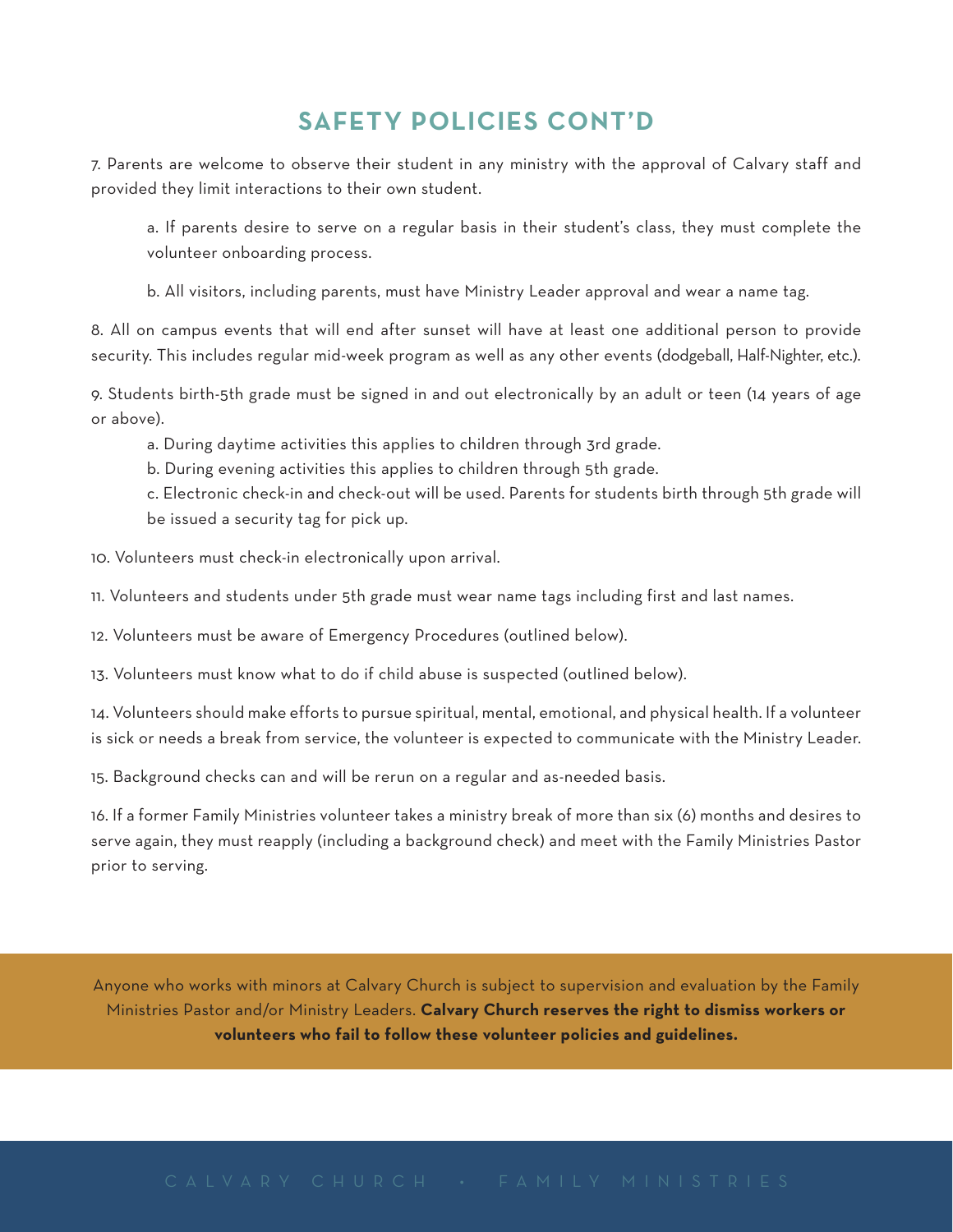#### **CHILD/VOLUNTEER RATIOS**

Having an adequate number of volunteers is critical for protecting students and for reducing the ministry's exposure to liability in the event that a student sustains an injury or other harm. Failure to comply with a state-mandated adult-to-child supervision ratio can potentially be considered negligence if a child is injured when too few volunteers are present. These ratios should be maintained for all activities.

| <b>AGE OF STUDENTS</b>   | # OF STUDENTS  | # OF ADULTS |
|--------------------------|----------------|-------------|
| Birth-12 months          | $\overline{2}$ |             |
| $12-24$ months           | 3              |             |
| $24 - 36$ months         | 4              |             |
| 36 months - Kindergarten | 8              |             |
| 1st-5th Grade            | 14             |             |
| 6th Grade & up           | 32             |             |

#### **DIAPERING/RESTROOM USE**

1. Volunteers may never be alone with a child and therefore should never take one child alone to the restroom.

- 2. Men are not permitted to change diapers or take girls to the restroom for any reason.
- 3. Diapers are to be changed only in designated areas and in the presence of other workers.
- 4. Volunteers will accompany students 3rd grade and younger to the restroom.

a. Volunteers should take at least 2 children with them and wait by the restroom door.

b. All restrooms should be checked for other occupants and confirmed as empty before allowing children to enter.

5. Students in 4th and 5th grade can be sent to the restroom on Sunday mornings in pairs.

a. Students in 4th and 5th grade will be accompanied to the restroom by a volunteer at evening and off-campus activities.

- 6. Every effort should be taken to provide as much privacy as possible.
- 7. Volunteers will only enter the restroom if it is absolutely necessary to aid the child.

a. In the event of having to enter the restroom, keep the door open and narrate your actions ("I'm going to come in." "I am going to help you with your button.").

b. Whenever possible, assist the child in view of another adult.

8. Volunteers are discouraged from using restrooms that are being actively used by students or children.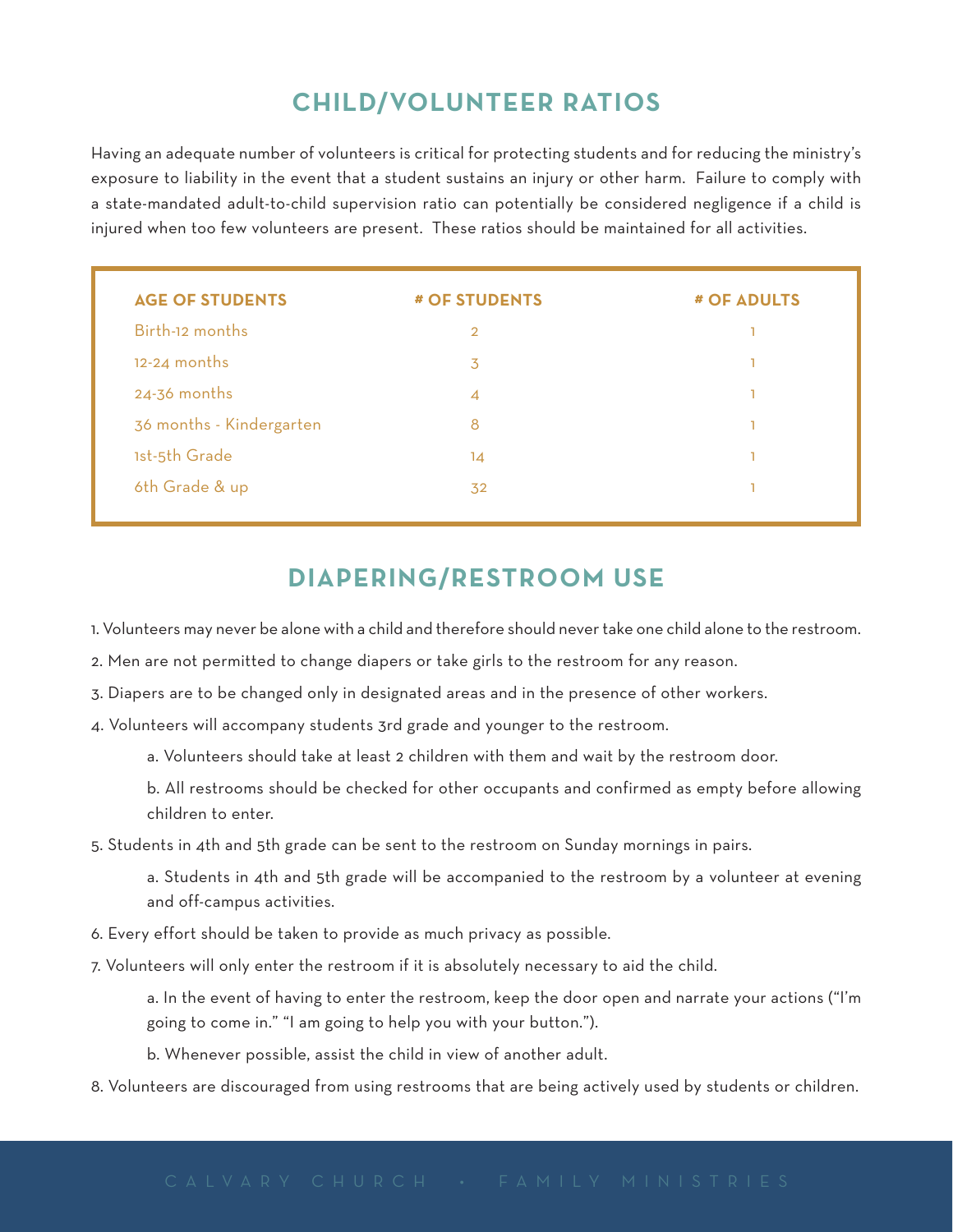### **OFF CAMPUS ACTIVITIES**

There are many reasons why volunteers and staff should not be alone with minors:

- Even an accusation of abuse can alter the course of a leader's life
- Students can form unhealthy connections/crushes on leaders time alone in a car might only increase these feelings
- Perceptions others might have seeing a Calvary leader alone with a minor
- The student and/or leader are more open to the risk of something inappropriate happening (by either party)

These issues can be avoided with good planning and communication. If you have further questions about this policy, please contact your Ministry Leader or the Family Ministries Pastor to discuss.

1. Volunteers may not take a student to any activity alone. **NEVER ALONE WITH A CHILD.**

a. It is important for both staff and volunteers to stay until all children are picked up.

b. A volunteer may not be alone in a car with any fewer than two children.

2. All off-campus events require a signed and up to date Family Ministries permission form on file for each participant (minors and adults).

a. Permission forms should accompany the leader of the activity while off-campus (this is typically done by a member of Family Ministries staff).

3. Off campus activities must have a minimum of at least two (2) volunteers and/or staff at all times.

4. Parents must be notified of all off-campus activities.

5. Volunteers must avoid putting themselves or students in compromising situations. One on one conversations should happen within view of other Calvary staff or volunteers.

6. Staff members will remain with students until released to the custody of a parent or guardian.

7. Staff and student relationships should always be appropriate and above reproach regardless of location.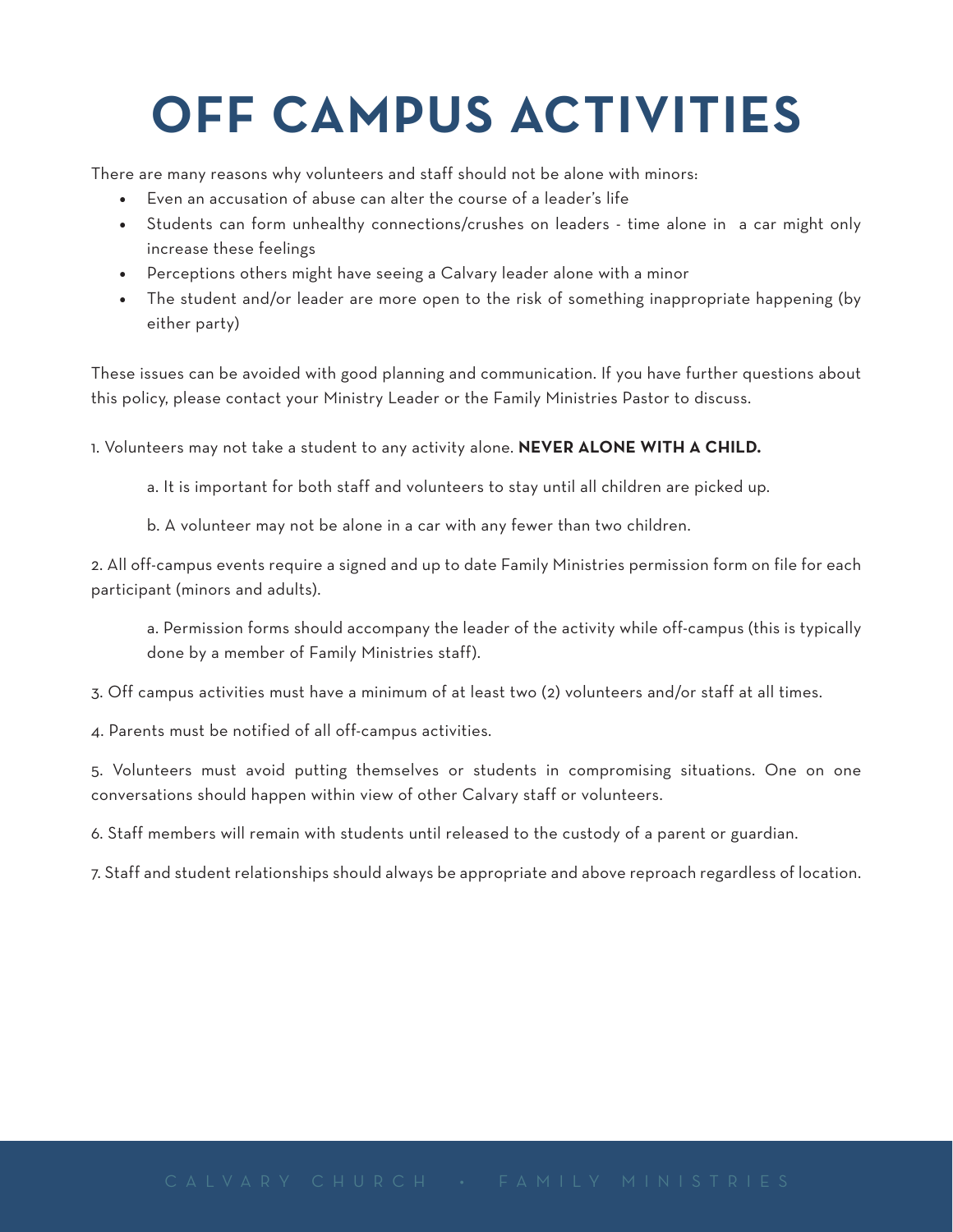#### **DRIVING**

1. Drive safely and under controlled speeds, obeying all traffic laws at all times.

2. Driver will perform a safety check before putting the vehicle in gear (all doors are closed, all occupied seats have buckled, the vehicle is functioning properly, etc.).

3. All drivers are prohibited from using a cellular phone while the vehicle is moving unless handsfree.

4. All drivers must carry car insurance that includes property damage coverage and personal injury.

5. Drivers must be a minimum of 21 years old.

6. Seat belts must be worn at all times and by all parties. We do not allow more occupants than available seat belts.

7. Any music played during transportation should be appropriate and God-honoring.

8. Transportation of children that weigh 80 pounds and less require a car seat or a booster. Transporting young children shall only be done with the express consent of the parent to the Ministry Leader.

9. In the event of an accident the driver shall follow California driver protocol and notify the Ministry Leader as soon as is practical. The Ministry Leader will communicate with the parent.

10. Children/students without a current Permission Form are not permitted to be transported.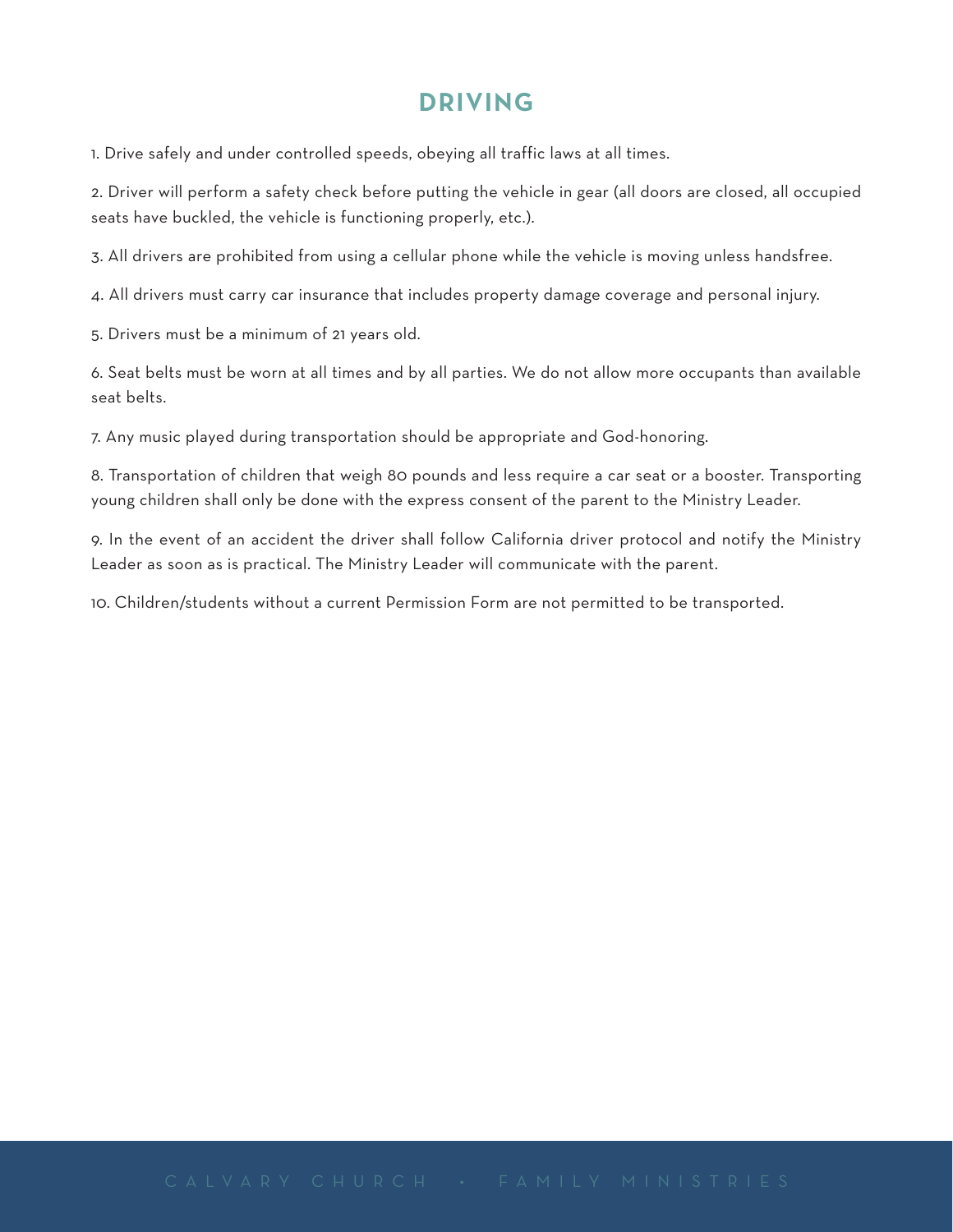### **DIGITAL COMMUNICATION**

Texting and electronic communication can be a vital part of youth ministry work, but their improper use can produce serious consequences. Calvary Church desires to promote safety and to create a healthy environment for texting and electronic communication between its volunteers and students who participate in youth ministry activities. Calvary Church believes it is essential to provide safe and sacred space for students to experience God, participate in ministry, and grow in community. To that end, **Family Ministries has a ZERO TOLERANCE POLICY regarding inappropriate interactions between volunteers**  and students. Any adult who violates this policy will be permanently removed from ministry with minors at Calvary Church and a full investigation will be launched.

Should an accusation of inappropriate digital communication arise against a student, a Ministry Leader should be notified immediately. The Family Ministries Pastor and/or Ministry Leader will set a meeting with the family to discuss the issue and consequences.

1. Volunteers who want to communicate with minors using text messaging, e-mail, social networking websites or other forms of electronic communication must first sign a volunteer contract and go through leader training on digital communication.

2. Volunteers and students may not transmit any content that is illicit, unsavory, abusive, pornographic, discriminatory, harassing, or disrespectful when communicating with each other or with minors involved in ministry activities.

3. Volunteers and students commit to posting in accordance with our guidelines including but not limited to dressing modestly, language, recreational activity, etc. This will apply to live digital interactions as well (such as Zoom meetings, Google Hangouts, etc.).

4. Volunteers will make an effort to not transmit any personal information pertaining to a minor without the parent's written permission. Personal information may include such things as a minor's name, phone number, e-mail address, or photograph.

5. Volunteers who become aware of possible child abuse through electronic media must immediately notify their Ministry Leader.

6. All information, images, or videos shared electronically between students and Calvary volunteers are **NOT** considered confidential.

7. Students or Volunteers who become aware of a violation of this policy will notify the Ministry Leader or Family Ministries pastor immediately.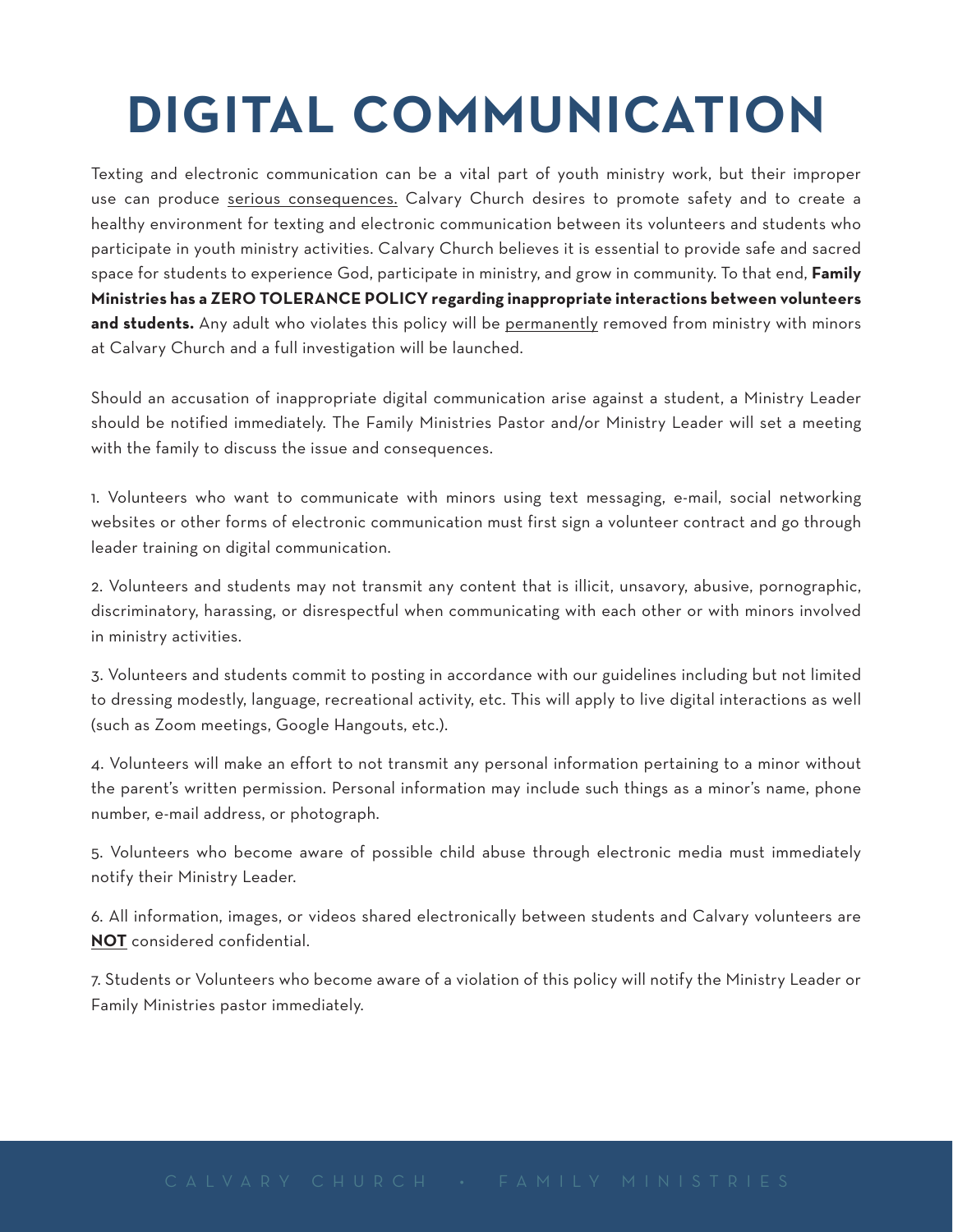### **DISCIPLINE**

#### **STUDENTS**

It is never appropriate to use corporal punishment in the discipline of a student. **Physical contact of any kind to discipline the student is specifically prohibited.** Students must never be spanked or hit, even on their hands! Using a stern voice is tolerated when the situation justifies, but never to the point of screaming. Discipline should come from a heart of love and have the growth of the student in mind.

When it comes to students, behavior is communication. Family Ministries volunteers seek to meet the student where they are and bring them back into the group activity. If during an activity or event a child is behaving in such a manner that they are being disruptive, the following steps should be put into action immediately. **If a child is putting themselves or anyone else in danger, stop the behavior and remove that child from the dangerous situation immediately.** Consult the ministry leader or the Family Ministries Pastor for the next steps.

Follow these guidelines:

1. Verbal warning - get on the student's eye level and state specifically what behavior you wish the student to stop. Speak clearly and calmly and outline what the natural consequence will be should the behavior continue (time away from the activity, etc.). Natural consequences should never intend to shame the student.

2. Consequence - if the behavior continues, remind the student of the previous conversation and follow through on the natural consequence. When the consequence is complete, remind the student what behavior is expected going forward, give them a word of encouragement, and pray with them.

3. Removal - if after repeated redirections, warnings, and consequences the student is still struggling to participate, the ministry leader should be contacted to call the parents to have the child picked up from the activity.

#### **VOLUNTEERS SHOULD NOT DISCUSS A STUDENT'S NEGATIVE BEHAVIOR DIRECTLY WITH**

**A PARENT.** Rather, volunteers should share behavior concerns about a student directly with the Ministry Leader. The Ministry Leader will then determine the best course of action; this includes involving the Family Ministries Pastor, student, or family as appropriate.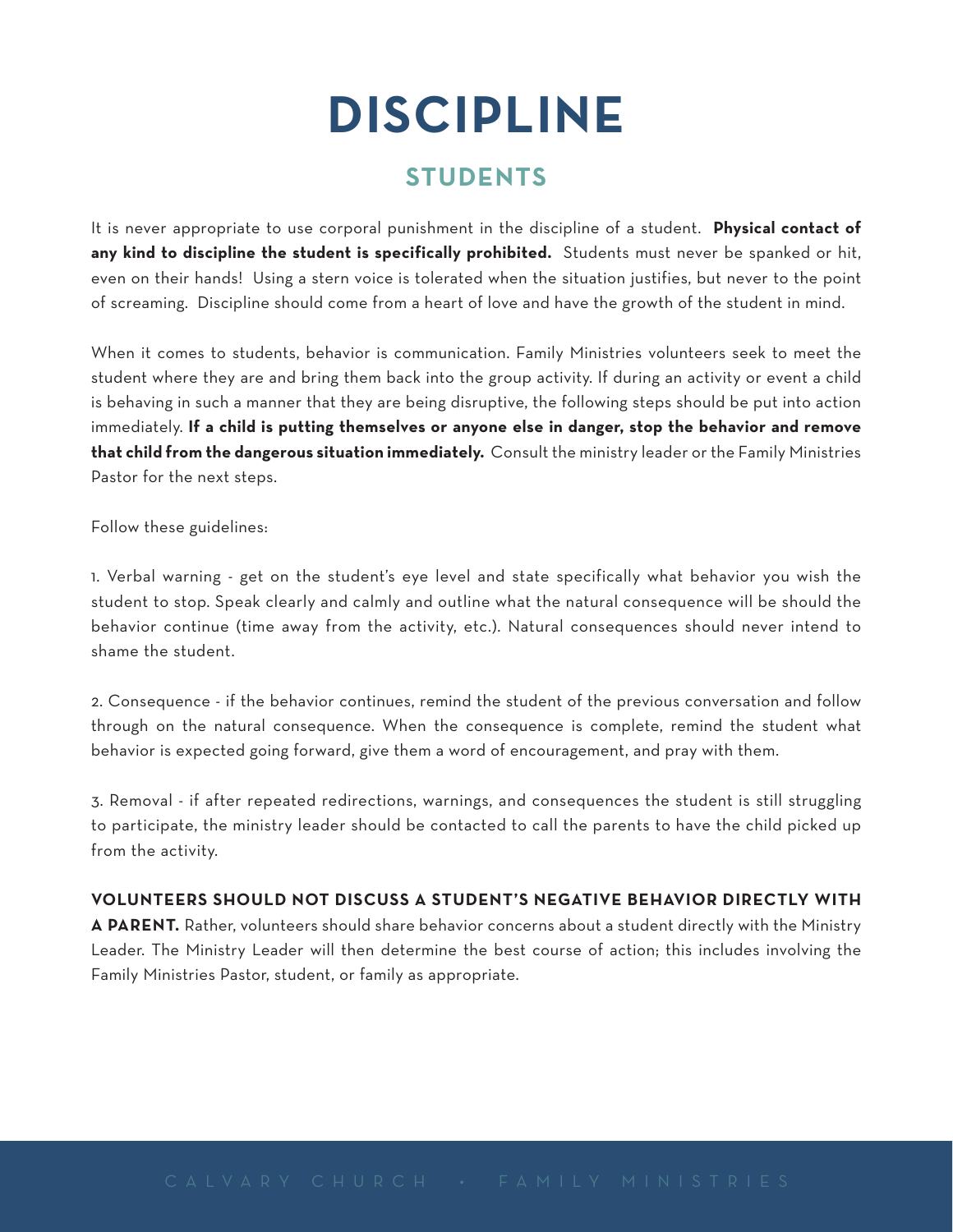#### **VOLUNTEERS**

Should a volunteer fail to follow these policies, the volunteer's Ministry Leader will meet with the volunteer to discuss the issue. In the event a volunteer continues to disregard these policies, the Family Ministry Pastor will meet with the volunteer to discuss how to move forward.

Should an issue arise where a volunteer is accused of inappropriate behavior with or around a minor, the volunteer will immediately be placed on ministry leave. Any person placed on ministry leave should not reach out to students.

Calvary Church will launch an internal investigative process to look into accusations of any kind against one of its volunteers (ratio violations, hitting a student, etc.). Should the accusation be criminal, reports will immediately be made to Child Protection Services and/or law enforcement, as appropriate.

**There is no restoration to Family Ministries.** Child protection is of the highest priority for Calvary Church. Any substantiated accusation against a volunteer involving inappropriate behavior with or around a minor will result in their immediate and permanent removal from ministry involving minors.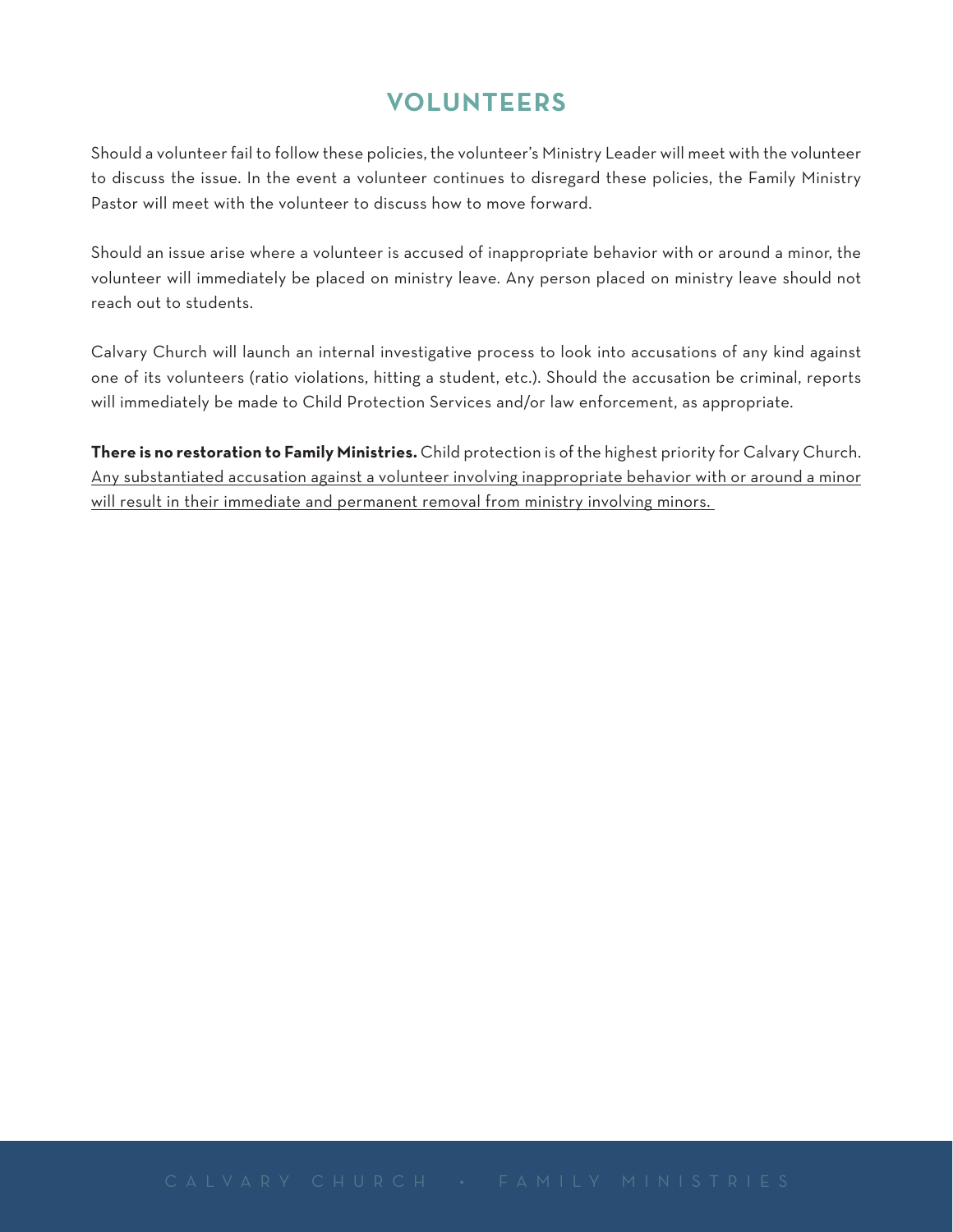### **EMERGENCY PROCEDURES**

Calvary takes emergency preparedness very seriously. Students will look to you for direction in the event of an emergency. Being familiar with the Calvary Church Emergency Procedures Quick Chart, Calvary Safe Zones, and the procedures outlined below will help you respond to emergencies with confidence.

#### **ILLNESS AND INJURY**

1. If 911 needs to be called, whenever possible do so from a landline. This will notify emergency responders of your location on campus and will text a select group of staff that can come to support.

a. Notify the Ministry Leader that you called 911 as soon as possible.

2. CPR and/or first aid should only be administered by trained personnel.

3. Minor injury (scrapes, bruises, bumps, bites, etc.): clean the wound with soap and water then apply a bandage and/or ice for swelling. We are not permitted to administer medication of any kind. Medications may be given by medically trained personnel at camps and retreats with parent's written consent.

4. Volunteers should complete an Injury Report Form any time a student is ill or injured.

#### **EVACUATIONS**

1. Acquaint yourself with exits, evacuation routes, and the location of the landline in each ministry area.

2. If you need to evacuate, remain calm, and communicate clear expectations to other volunteers as well as the students.

a. For groups 5th grade and younger, take class check-in tag box and a red emergency backpack with you. Red emergency backpacks can be found in classrooms and ministry areas. Reach out to the ministry leader with questions.

b. Evacuate to the designated area and take another headcount.

c. Await further instructions from Calvary staff. DO NOT LEAVE THE EVACUATION ZONE. First aid, supplies, etc. will be brought to you.

d. Release children only to their parents and only after instructed to do so by a Calvary staff member. Parents of students age birth through 3rd grade must have their child's claim check. All students will only be released to the custody of a parent or guardian.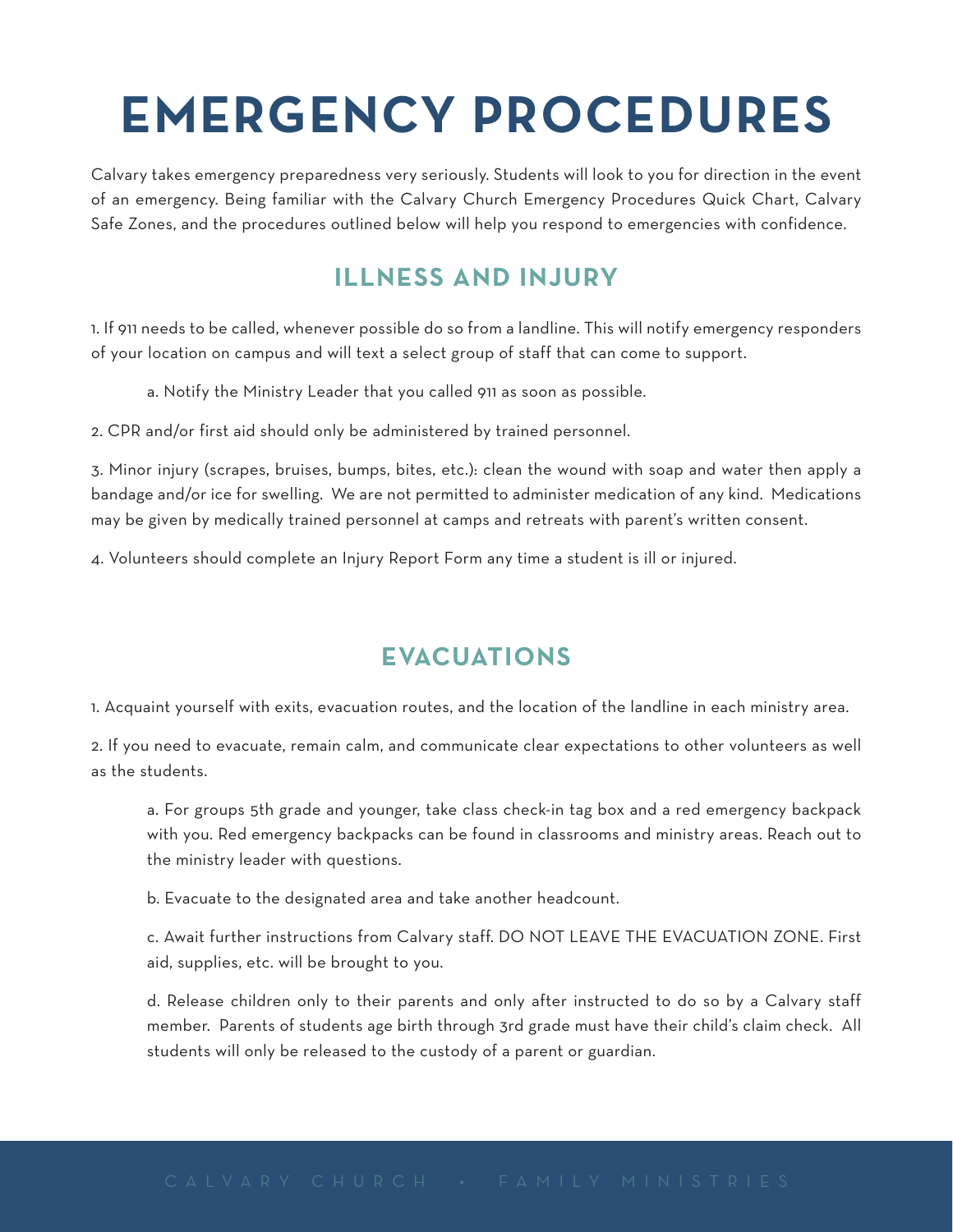#### **CALVARY CHURCH EMERGENCY PROCEDURES QUICK CHART**

| <b>EMERGENCY</b>          | <b>SIGNAL</b>                                                      | <b>RESPONSE</b>                                                                                                                                               |
|---------------------------|--------------------------------------------------------------------|---------------------------------------------------------------------------------------------------------------------------------------------------------------|
| <b>FIRE</b>               | Intermittent bell                                                  | Evacuate                                                                                                                                                      |
| <b>EARTHQUAKE</b>         | Building shaking:<br>Intermittent bell:                            | • Duck and cover<br>• Evacuate when the<br>intermittent bell sounds                                                                                           |
|                           | If no bell sounds:                                                 | • Use your best judgment to<br>evacuate as bell may fail                                                                                                      |
| <b>INTRUDER</b>           | Announcement:<br>· Soft Lockdown<br>(incident nearby)              | SOFT:<br>Lock door, windows covered/<br>blinds closed, lights may stay on<br>and work quietly, no one leaves<br>room                                          |
|                           | • Hard Lockdown<br>(incident on campus)                            | HARD:<br>Lock door, windows covered/<br>blinds closed, lights off, students<br>move away from windows and sit<br>on the floor, remain as quiet as<br>possible |
| <b>LOSS OF POWER</b>      | Lights shut off, elevators stop working                            | Remain in place for further<br>instructions                                                                                                                   |
| <b>CLASSROOM INCIDENT</b> | Various actions will indicate a<br>classroom emergency in progress | • Contact ministry leader<br>• Move students away from<br>emergency<br>· Emergency - call 911 from a<br>land-line                                             |
| <b>ACTIVE SHOOTER</b>     | Announcement:<br><b>Active Shooter</b>                             | <b>HIDE</b><br>• Stay out of the shooter's view<br>• Block the entry<br>· Lock doors, cover windows,<br>silence phone, absolute silence                       |

### **If you SEE something, SAY something!**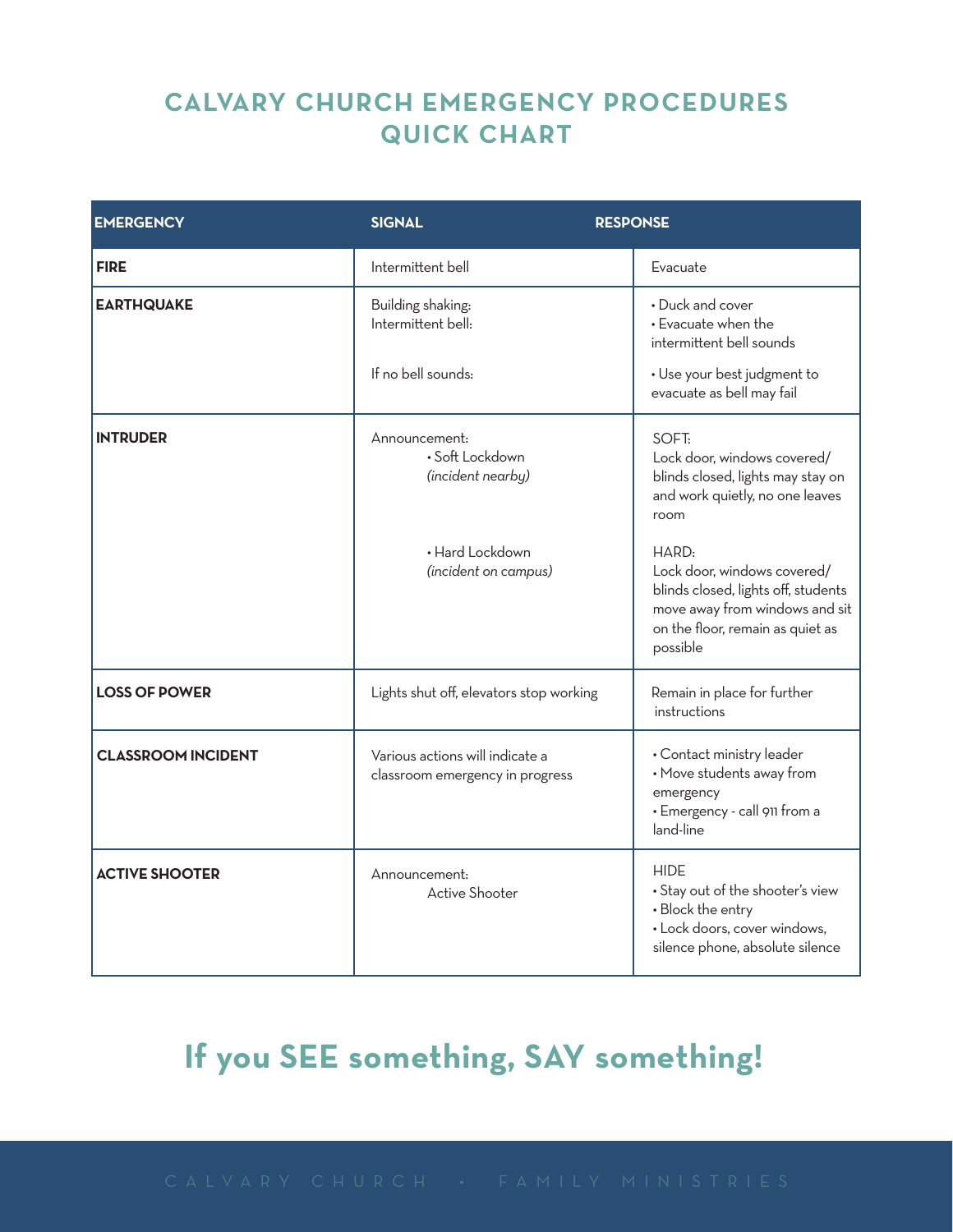

## Emergency Procedures **PARENT INFO**

*In the event of an emergency, the safety of your children is our top priority.*

- Students will not be released during a lockdown.
- In the event of an emergency, do not go directly to your student, but rather meet us at the appropriate **Safe Zone.**
- Students will be released one at a time to their parent/guardian. Please help to make this process easy on everyone by waiting patiently for your turn.
- ALL students must be checked out with a ministry leader; security tags will be checked.

#### FAMILY MINISTRIES SAFE ZONES

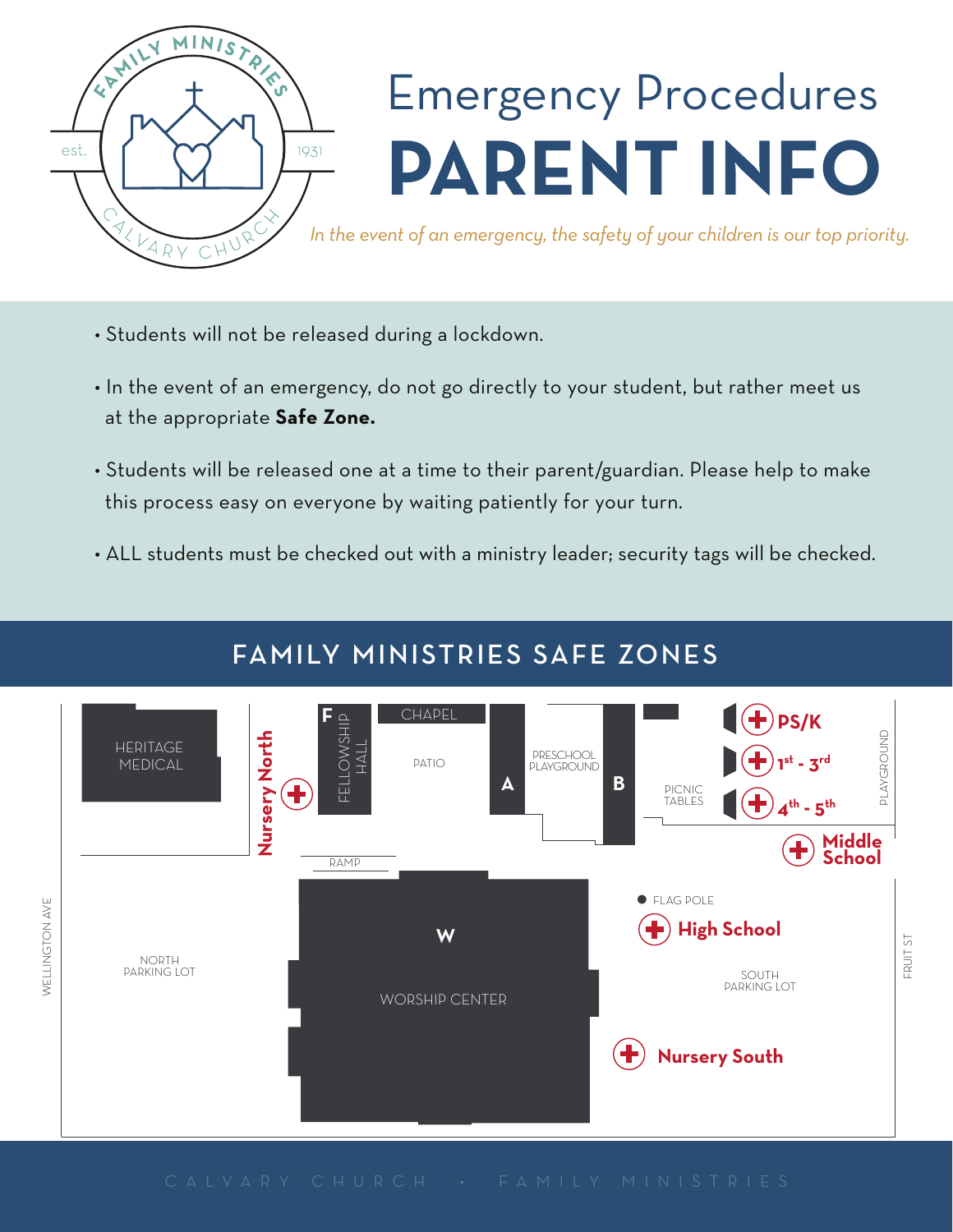### **CHILD ABUSE**

Every Ministry Leader is a mandated reporter. This means that should any accusation of child abuse come up, Ministry Leaders are required to notify law enforcement and/or social services (Child Protective Services). Being aware of what child abuse is and is not will help to ensure children's safety.

#### **HOW TO REPORT SUSPECTED CHILD ABUSE**

1. All volunteers are to be familiar with the definitions and description of child abuse (below).

2. If a Family Ministries volunteer suspects that a child involved in the Family Ministries program at Calvary Church has been abused, the following steps are to be followed:

a. Report the suspected abuse to the ministry leader. Ministry leaders have specific training and policies to follow.

b. Do not interview the student regarding the suspected abuse. The interview process will be handled by trained personnel.

c. Do not discuss the suspected abuse. It is important that all information regarding the suspected child abuse be kept confidential.

3. Volunteers reporting suspected child abuse will be asked to complete a written report and will be interviewed by the ministry leader and/or Family Ministries Pastor. Confidentiality will be maintained where possible. The report and interview should be completed as soon as possible but no longer than 24 hours from the first suspicion.

4. Family Ministries staff are trained in what to do in the event of suspected abuse or neglect and will follow through with all concerns that are shared.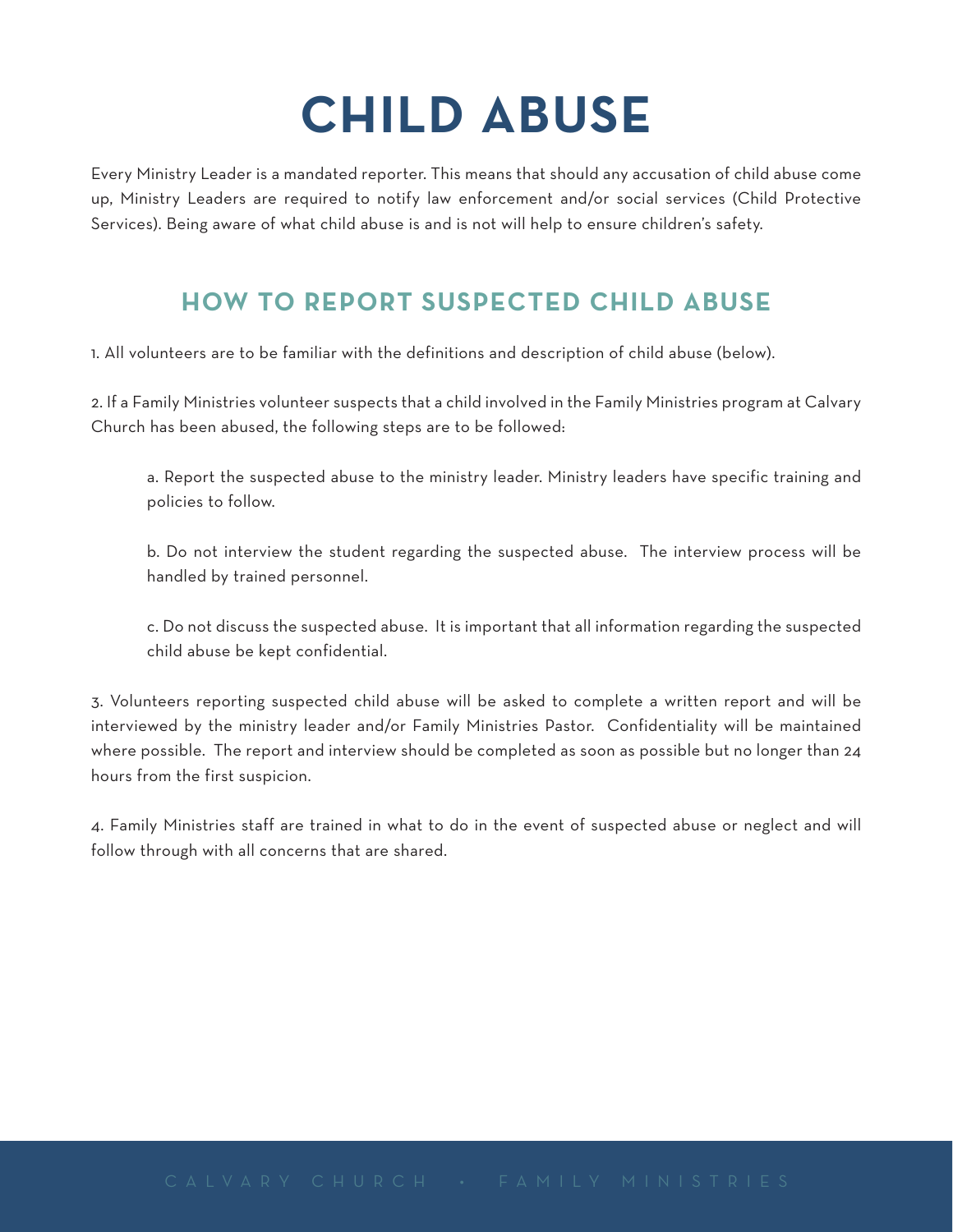#### **DEFINITIONS OF CHILD ABUSE**

As defined by the Centers for Disease Control and Prevention

**Physical abuse** is the use of physical force, such as hitting, kicking, shaking, burning, or other shows of force against a child.

**Sexual abuse** involves inducing or coercing a child to engage in sexual acts. It includes behaviors such as fondling, penetration, and exposing a child to other sexual activities.

**Emotional abuse** refers to behaviors that harm a child's self-worth or emotional well-being. Examples include name-calling, shaming, rejection, withholding love, and threatening.

**Neglect** is the failure to meet a child's basic physical and emotional needs. These needs include housing, food, clothing, education, and access to medical care.

Recognized indications of abuse may include:

- Unexplained or inadequately explained injury (patch of hair missing, a burn, a limp or bruises)
- An inordinate number of "explained" injuries like bruises on his/her arms/legs over a period of time
- Drawing, in conjunction with verbal testimony
- Prayer requests or written allusion
- Verbal testimony
- Complaints about numerous beatings
- Complaints about someone "doing things" to them when others are not at home
- An unkempt, dirty appearance, smells or has bad teeth, hair falling out or lice
- Being inadequately dressed for inclement weather
- Wearing long sleeves and long pants during the summer to cover bruises

Preventing Child Abuse and Niglect (2016). CDC National Center for Injury Prevention and Control - Division of Violence Prevention. Retrieved from https://www.cdc.gov/violenceprevention/pdf/can-prevention-technical-package.pdf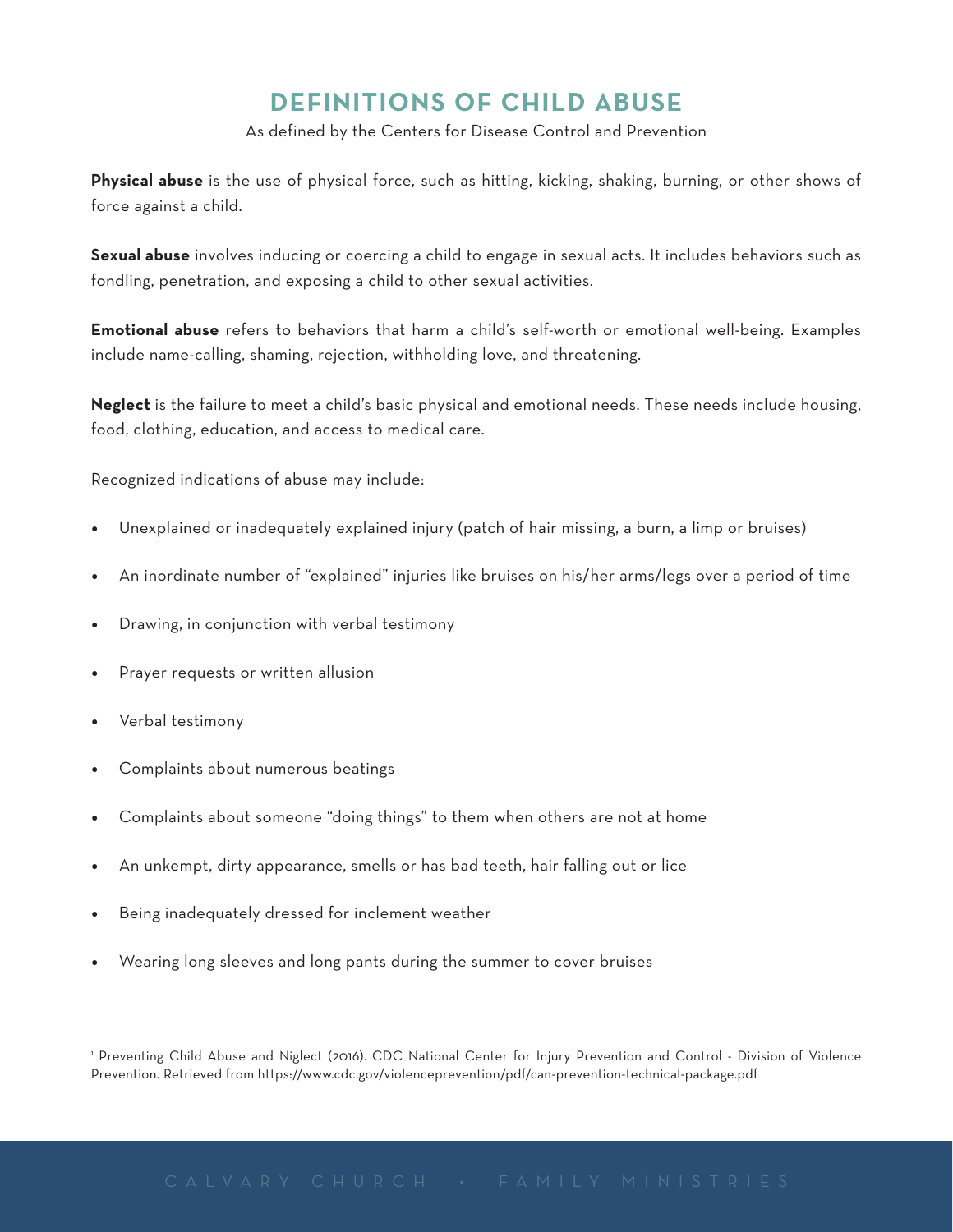#### **GROOMING**

**Grooming** is the process by which predators gain access to victims through a relationship with the victim as well as the parents/guardians.

**Hooks** are traps set by an offender to give a child what is not permitted by a parent or guardian. Once the child indulges with the hook, the offender will use shame, secrecy, or even threats for a child to remain silent. Common "hooks" include social media, porn, alcohol, and drugs.

**Preferential Offender** is a predator with a specific type of victim. 94% of predators are preferential offenders.

#### **THE GROOMING PROCESS**

When we know how predators and preferential offenders operate, we have a greater chance of protecting ourselves and our children. Staff and volunteers in Family Ministries should be on the lookout for grooming techniques and report any suspicious behavior to their supervising pastor as soon as possible. The following steps in the grooming process can happen in any order.

1. Gain access - masters of gaining trust, offenders seek means to access kids and teens. Calvary has the following in place to make children and students less accessible to preferential offenders:

- a. Volunteers should attend Calvary a minimum of six (6) months
- b. Application and background check
- c. Two references from non-relatives
- d. Observations
- 2. Select a child
	- a. Children who are on the fringe and children of single-parent homes are at greater risk b. The child might be seeking an adult to trust because of untrustworthy adults in their lives c. Offenders study their victims and look for "hooks" to set. Double hooks are set with the offender

sets a hook that both breaks the rules and arouses (ditching school and drinking, for example)

- 3. Test barriers are tested and eroded through:
	- a. Sexual discussion
	- b. Playful touch or accidental nudity
	- c. Nudity made fun (skinny dipping, strip poker, etc.)
	- d. Images of sexual content
- 4. Keep the child quiet this can happen at any stage in the grooming process.
	- a. Highlight guilt and shame
	- b. Secrecy and "we are in trouble together" mentality
	- c. Threats (direct or subtle)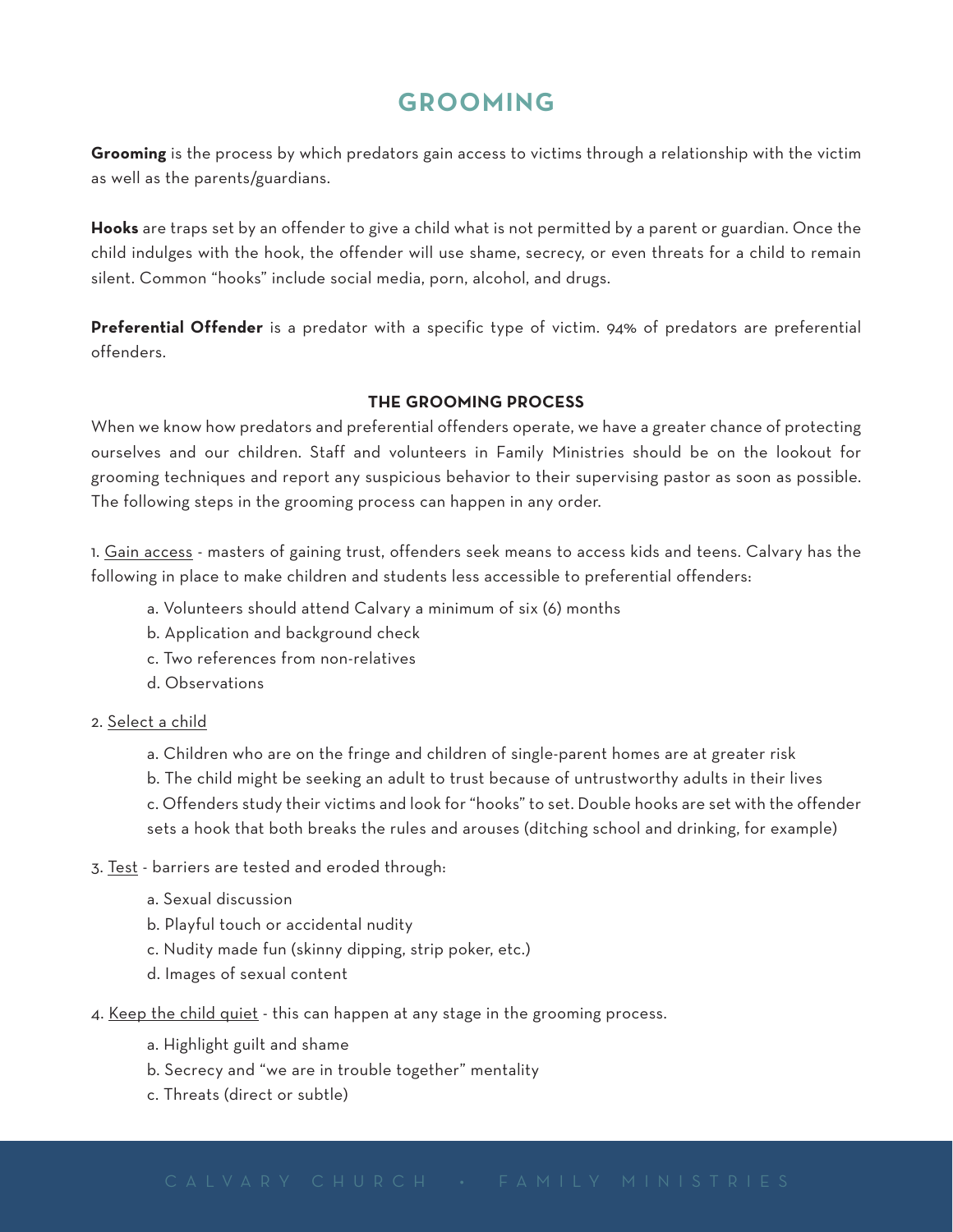### **LEADERSHIP DEVELOPMENT**

Calvary Church places a high value on developing leaders, students, and volunteers alike. Just as Christ modeled discipleship, Calvary Church seeks to produce reproducing disciples and leaders. Leadership development at Calvary Church is an intentional process in which one interacts with an experienced leader producing transformation.

#### **HOW CALVARY DOES LEADERSHIP DEVELOPMENT**

Leadership development takes place in training meetings, leader huddles, student leadership meetings, and more. Ministry Leaders will communicate the leadership development schedule to volunteers and student leadership teams. Together volunteers, coaches, and directors discuss competencies that will increase influence and effectiveness.

#### **INTERNSHIP/RESIDENT DEVELOPMENT PROGRAM**

Since 1931, Calvary has been developing Christ-followers to use their gifts to build the church. Our ever-growing developmental program is designed to equip the next generation of leaders (typically 18- 25 year olds) to explore spiritual gifting and vocational calling. Through hands-on experience, coaching and mentoring, as well as collaborative learning environments, this program wants to launch interns and residents into their next phases of life - whether their call to ministry is in the church, home, or marketplace.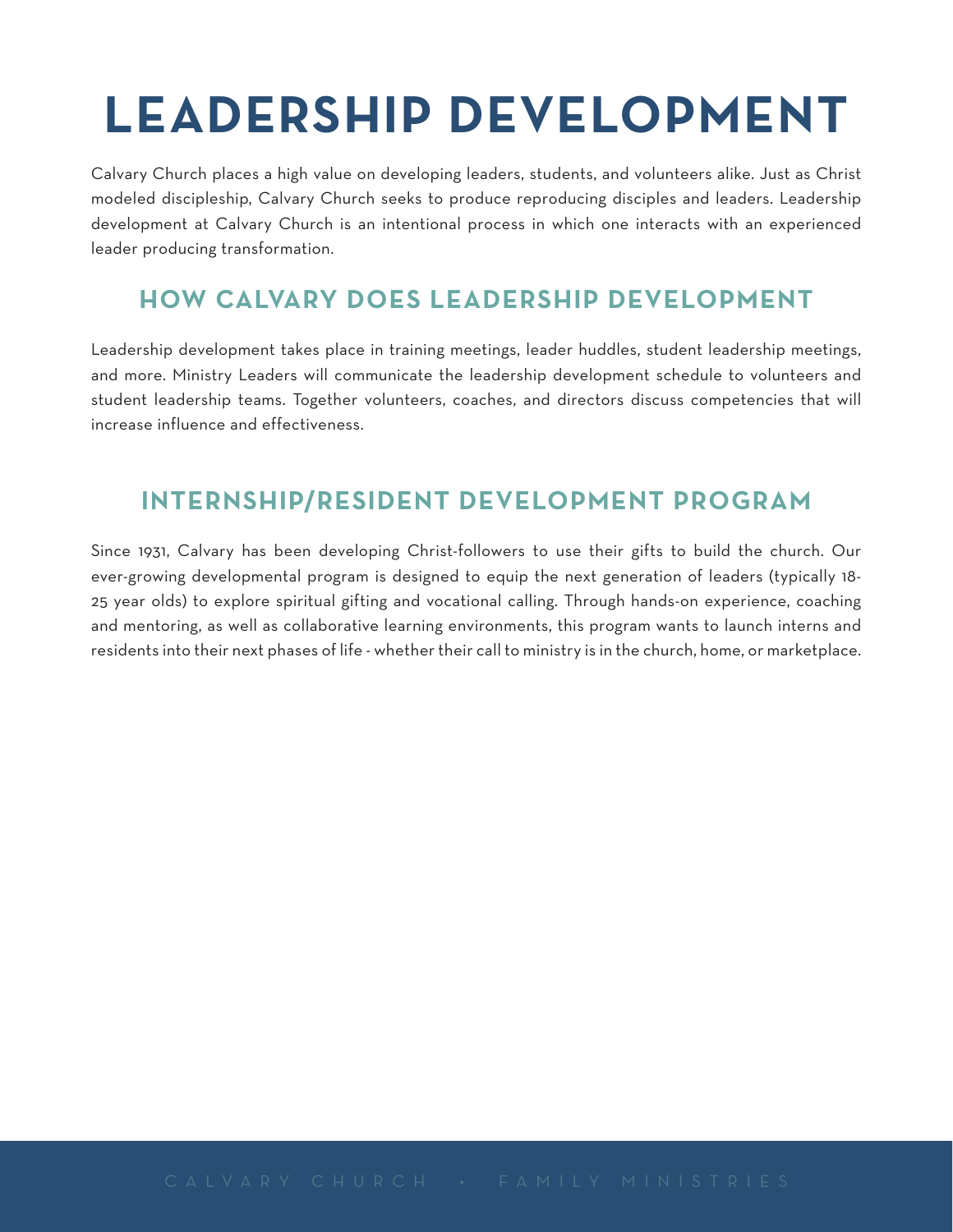### **INCLUSIVE & INVITATIONAL COMMUNITY**

Family Ministries is a part of the Calvary Church community. We are a community that is inclusive of others regardless of where they are on their faith journey. By being warm and welcoming, our witness to those who do not yet believe in Jesus Christ as their Lord becomes more accessible. Our community is also invitational - seeking to expand our Church Family through authentic relationships.

#### **BETTER TOGETHER**

As a church we have adopted the theme of Better Together. It is a central component to our Vision Statement. Those two words capture one of the primary reasons God started the church in Acts 2. The early church believers would never have spiritually thrived without the strong community of the church. And, we will not thrive without that community connection as well. We gather and serve because we are Better Together.

#### **CALVARY IS A SHAME-FREE ZONE**

Shame is the overwhelming negative belief that causes an individual to be convinced they as a person are bad, unlovable, unwanted, etc. Guilt is the negative feeling one should rightly feel in response to a behavior that was not acceptable. Calvary is a shame-free zone. Jesus endured the cross and public shame so that people who believe in Him are free to be loved. Volunteers should take care when managing challenging behaviors or situations to place correct guilt on the action while ensuring shame is avoided by the individual. Course correction should never be done in a way that produces shame (i.e. having a conversation up front during a ministry gathering).

#### **BRIDGE MINISTRY**

Bridge Ministry exists to help those with behavior challenges, special needs and disabilities engage in the life of our church and be empowered to use their gifts as members of the Calvary Church family. Bridge Buddies serve one to one (or one to two, depending on needs) with students and provide support within our worship gatherings and ministry programs to ensure maximum engagement. Ministry areas seek to provide accommodations such as:

- Sensory toys/fidgets
- Ear plugs
- Movement breaks
- Preferential seating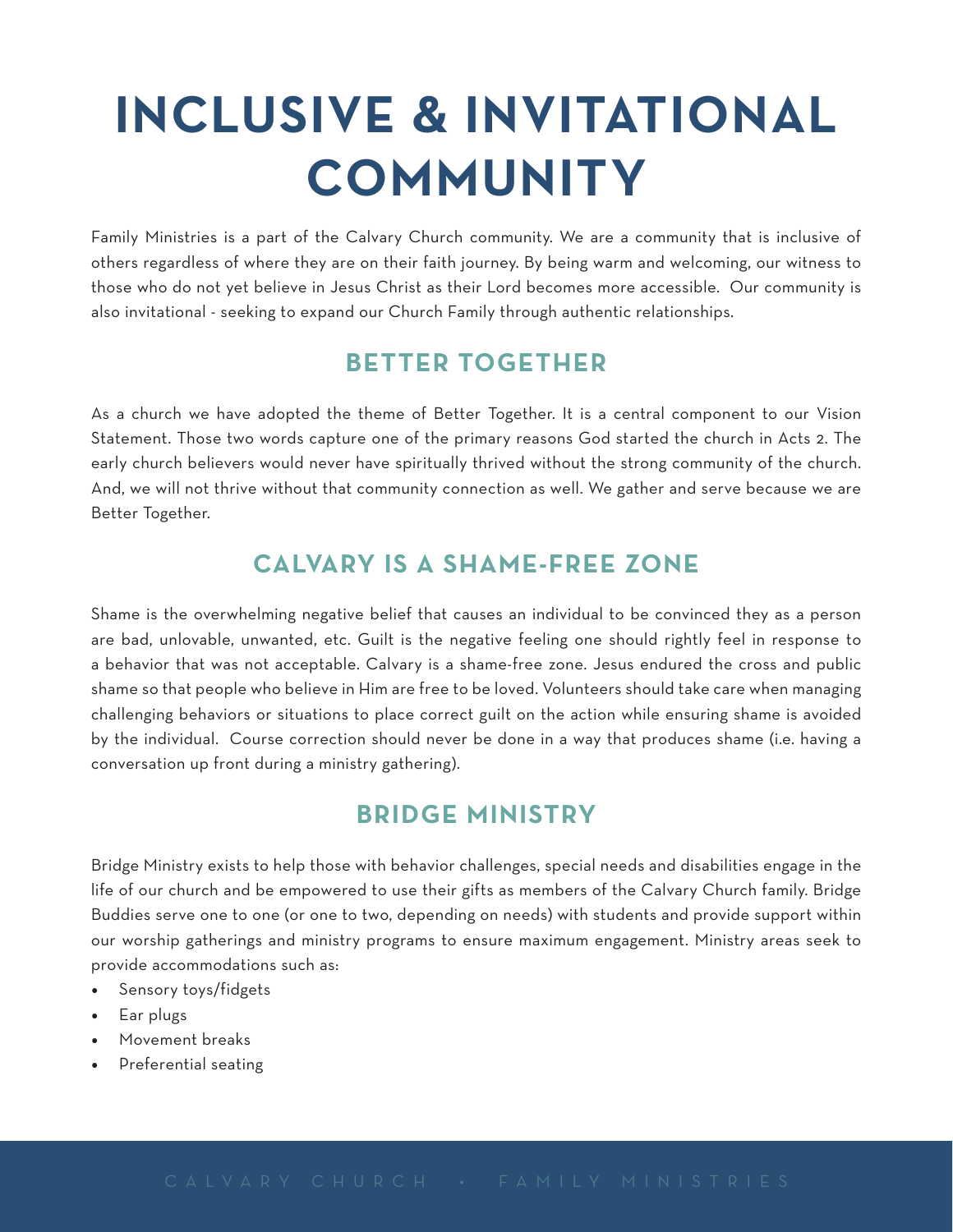### **STATEMENT OF DOCTRINE**

1. We believe the sixty-six books of the Bible, consisting of all the books of the Old and New Testaments, are the written Word of God. They are a supernatural revelation from God Himself. These books are inspired, inerrant, and infallible, without error of any kind in every word and concept. They are the final authority on all matters they address, and all truth necessary for our salvation and spiritual life. (Psalm 19:7-11; John 14:26; John 16:12-15; I Corinthians 2:12-16; II Timothy 3:16-17; II Peter 1:16-21; I John 2:27)

2. We believe in the Trinity. There is only one God and in the Trinity there are three eternal and coequal persons: God the Father; God the Son (Jesus Christ); and God the Holy Spirit. (Deuteronomy 6:4; Isaiah 46:9; Matthew 3:16-17; Matthew 28:19; II Corinthians 13:14; I John 5:1-8)

3. We believe Jesus Christ is one Person with two complete natures, divine and human. He is fully God and fully man. Jesus is God incarnate, being born of a virgin and is completely sinless. He eternally exists as the Logos, God the Son, the second person of the Trinity. Jesus has all the attributes, characteristics, and works of God. And as such, He should be worshiped as God by men and angels. (Isaiah 7:14; John 1:1-14; John 10:30-33; Colossians 1:16-19; Colossians 2:9)

4. We believe that all people are born with a sin nature and commit sins by falling short of God's holiness and violating His commands. (Romans 3:23; Romans 6:23; I John 3:4)

5. We believe that Jesus Christ died for all people, offering His life as a substitute to atone for all sins. The salvation of any person is the work of God alone, by faith alone in Christ. All people who trust in Him as their only means of forgiveness for their sins will inherit eternal life with God. (John 3:1-18; John 6:44-69; John 14:1-6; John 17:3; Hebrews 2:9; Titus 3:4-7)

6. We believe in the physical resurrection of the Lord Jesus Christ and that He ascended bodily into heaven. He is now at the right hand of God as mediator, priest, and advocate for each believer. (John 20; Acts 1:9-11; Acts 3:12-26; I Corinthians 15:12-28; Hebrews 7:25; Hebrews 9:24)

7. We believe that Heaven is a real place of eternal blessedness in the presence of God and that Hell is a real place of eternal suffering and separation from God. (Matthew 25:46; II Corinthians 5:1-10; Revelation 20; Revelation 21; Revelation 22)

8. We believe the Holy Spirit indwells every Christian and spiritually baptizes them, placing them into the body of Christ, His church, when they are saved. There is only one baptism but many fillings. Christians are commanded to be filled with the Holy Spirit for power to live a holy and obedient life for Jesus Christ. (Acts 2:38; Acts 13:52; Romans 8:14-27; Galatians 5:22-25; Ephesians 5:18)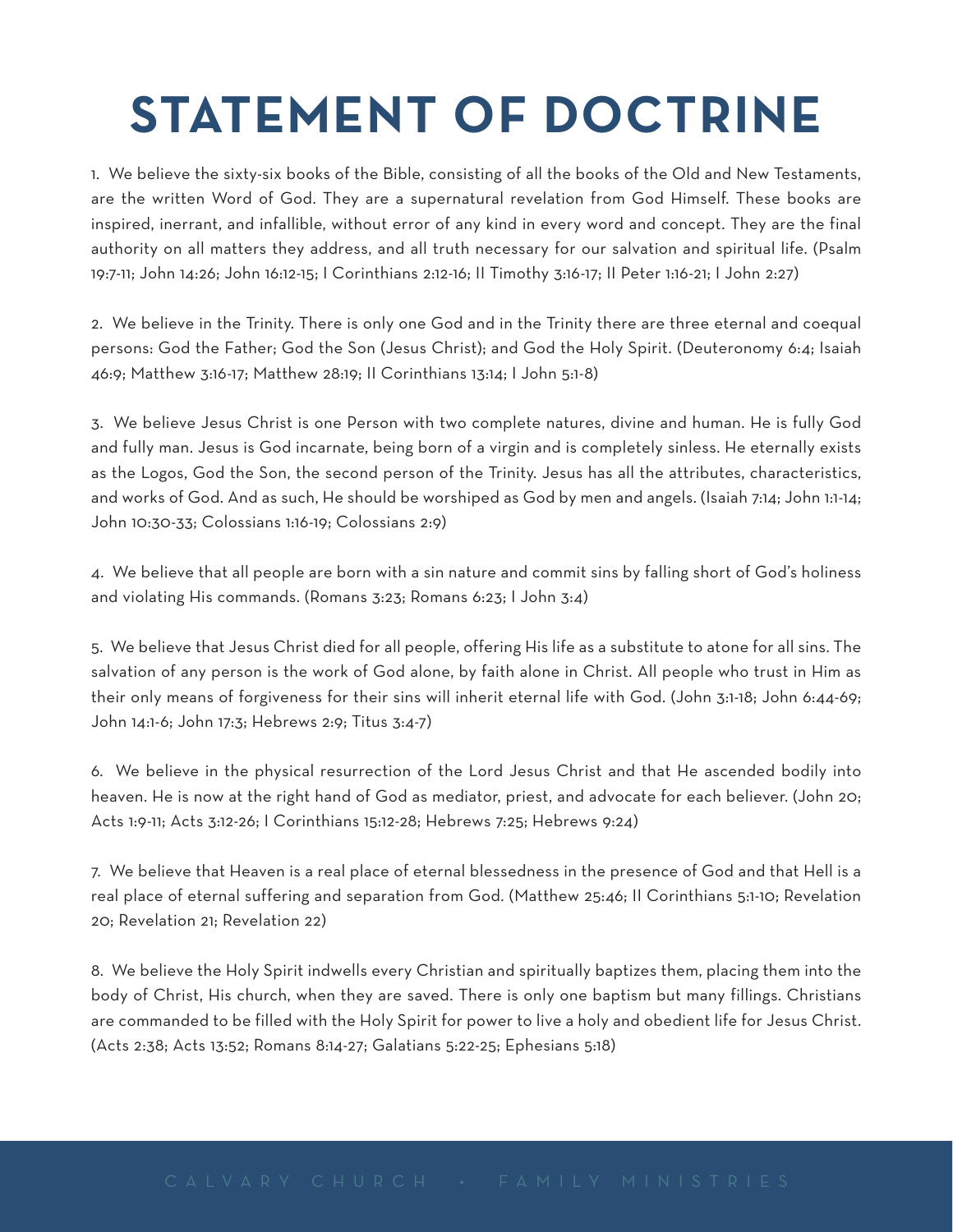### **STATEMENT OF DOCTRINE CONT'D**

9. We believe in the Great Commission in our own community and around the world. Jesus commands all believers to go evangelize and make disciples of all nations. We are to baptize and teach each believer all that Jesus commands in His Word. (Matthew 28:19-20; Luke 24:47; Acts 1:8; II Timothy 3:16-17)

10. We believe that all followers of the Lord Jesus are created in Him to glorify God by living holy lives and serving others in love with good works. These good works are evidence of a believer's salvation and not a means to gain salvation or favor with God. (I Corinthians 13; Ephesians 2:8-10; Ephesians 4:1-32; Titus 2:1-5, 14; Titus 3:1-11; James 2:17)

11. We believe Satan and his demons are real, personal beings who are fallen angels in opposition to Jesus Christ and His church. (Isaiah 14:12-17; Matthew 4:2-11; John 8:44; Revelation 12:9-10)

12. We believe in the personal, premillennial second coming of our Lord Jesus Christ. He will come for His saints and then rule with them for a thousand years on this earth. He will then establish a new heaven and new earth for all believers to live eternally in the glory of God. (I Corinthians 15:50-55; I Thessalonians 4:13-18; Revelation 19:19-20; Revelation 20; Revelation 21; Revelation 22)

13. We believe that biblical marriage consists only of the union of one biological man and one biological woman, and that biblical marriage is the only legitimate and acceptable context for a sexual relationship. (Genesis 2:24; Romans 1:26-27)